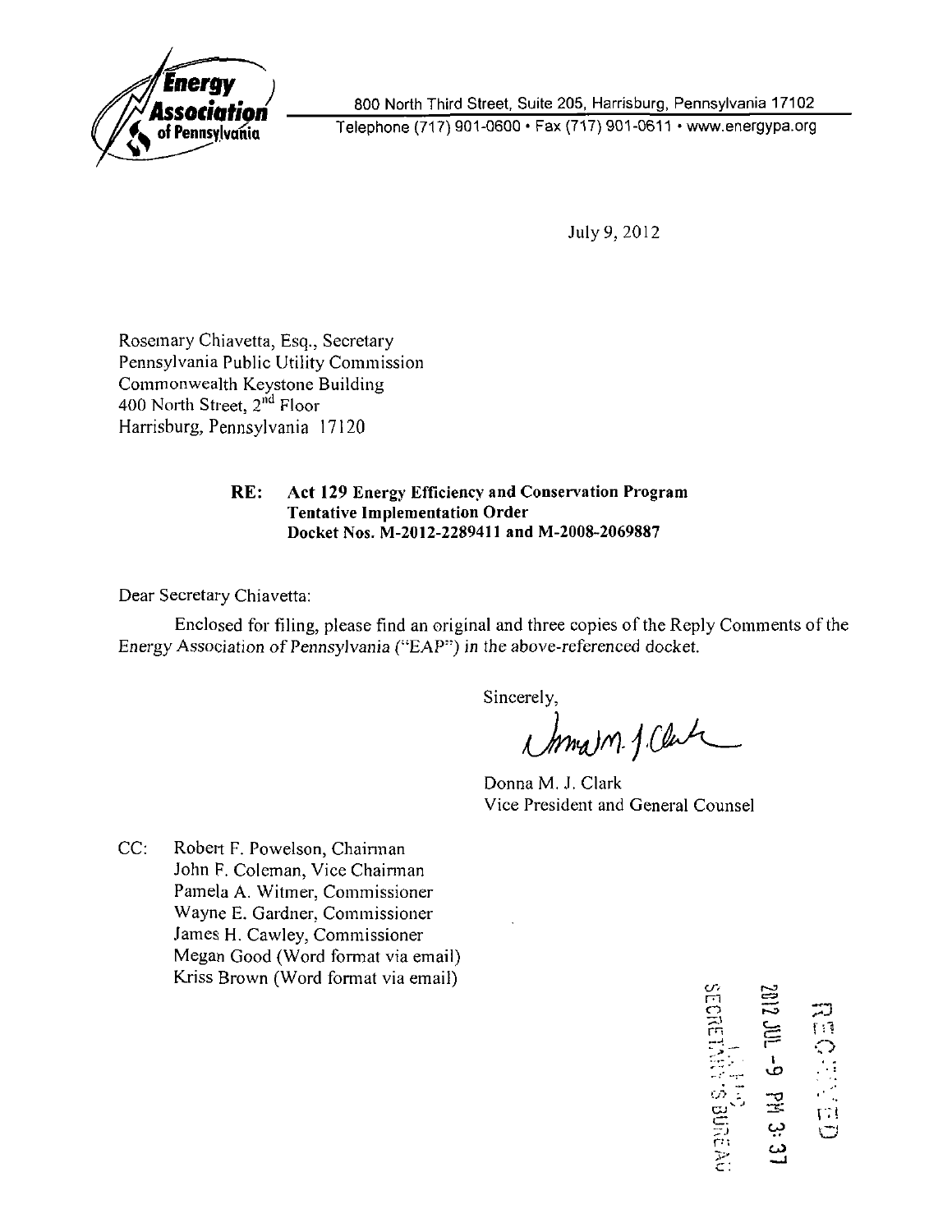## BEFORE THE PENNSYLVANIA PUBLIC UTILITY COMMISSION

| Act 129 Energy Efficiency and  | Docket No. | M-2012-2289411 |
|--------------------------------|------------|----------------|
| Conservation Program           |            | M-2008-2069887 |
|                                |            |                |
| Tentative Implementation Order |            |                |
|                                |            |                |

**E**<br> **E**<br> **E**<br> **C**<br> **C**<br> **C**<br> **C**<br> **C**<br> **C**<br> **C** 

ڊي

**- 1 • I** 

C"

**o** 

׀' **:** '

# REPLY COMMENTS OF THE ENERGY ASSOCIATION OF PENNSYLVANIA

#### **I. Introduction**

On May 10, 2012, the Pennsylvania Public Utility Commission ("PUC" or  $\ddot{\text{c}}$ , co "Commission'') issued a Tentative Implementation Order ("TIO") seeking public comment on proposed parameters for the next round of Act 129 Energy Efficiency and Conservation ("EE&C") Plans. Comments were filed by numerous stakeholders on June 25, 2012, reflecting a variety of viewpoints on issues including the proposed targets for Phase II consumption and demand reduction, suggested changes to the statutory carve-outs for the low-income and govemment/educational/nonprofit sectors and the handling of updates to the Technical Reference Manual ("TRM"). The date for filing reply comments at this docket, originally set for Friday, July 6, has been extended until Monday, July 9, 2012. The Energy Association of Pennsylvania ("EAP" or "Association") submits these reply comments on behalf of its EDC members subject to the provisions of Act 129.' These reply comments provide both general observations and address a discrete number of specific positions raised by stakeholders in comments filed in June

<sup>&</sup>lt;sup>1</sup> Duquesne Light Company, Metropolitan Edison Company, PECO Energy Company, Pennsylvania Electric Company, Pennsylvania Power Company, PPL Electric Utilities Corporation and West Penn Power Company.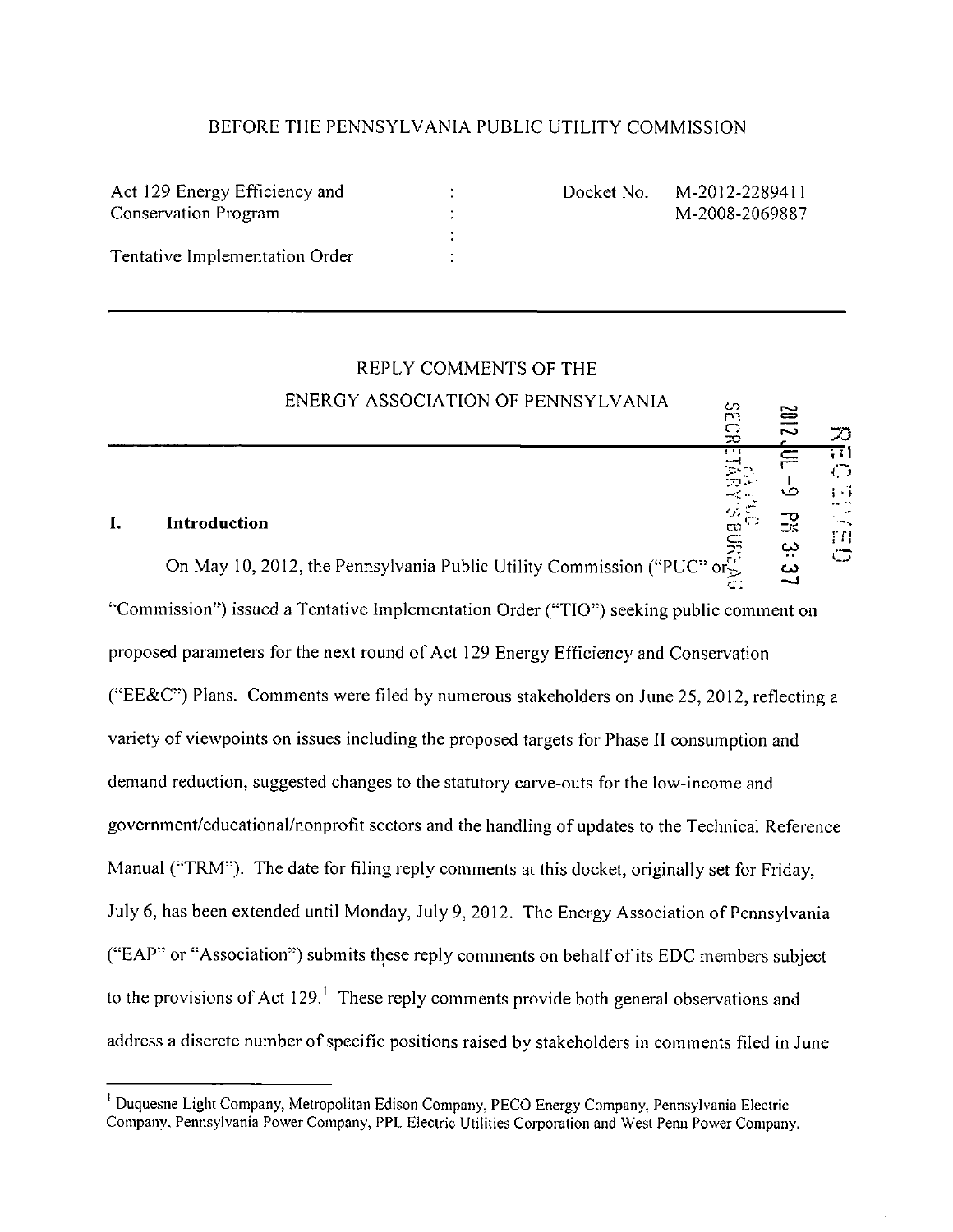2012. EAP anticipates that each of its EDC members subject to Act 129 will file company specific reply comments as well.

# **II. Reply Comments**

#### **A. Reply Comments**

Initially, the continuation of Act 129 EE&C Plans beyond Phase I necessarily begins with a review of the statutory language found at 66 Pa. C.S. §§ 2806.1 (c)(3) and (d)(2) which requires the Commission to conduct cost/benefit analyses and detennine that the benefits of the program/plans implemented under Phase 1 exceed the costs prior to setting additional incremental reductions in either consumption or demand. Given that Phase I peak demand reduction programs are only just now actively in progress and the Commission has not yet conducted a cost-effectiveness evaluation of the Phase I results, little evidence exists to date for the Commission to rely upon in reaching any conclusion regarding the cost-effectiveness of demand reduction measures under Act 129. As such, EAP fully supports the Commission proposal to defer setting peak demand reduction obligations beyond Phase I until the current SWE detennines whether Phase I programs have been cost-effective and until a Phase II SWE performs a demand response market potential study. See TIO at pp. 15 -16.

*Contrary to the assertions of a number of commentators, most notably the Joint Demand Response Commentators, the Commission is not empowered under Act 129 to create additional mandates or continue programs based on a reading of the "spirit of the law". With respect to setting additional incremental mandates for either consumption or demand reductions, the Commission as a creation of statute "has only those powers which are expressly conferred upon it by the Legislature and those powers which arise by necessary implication." Feingold v Bell of* 

 $\overline{2}$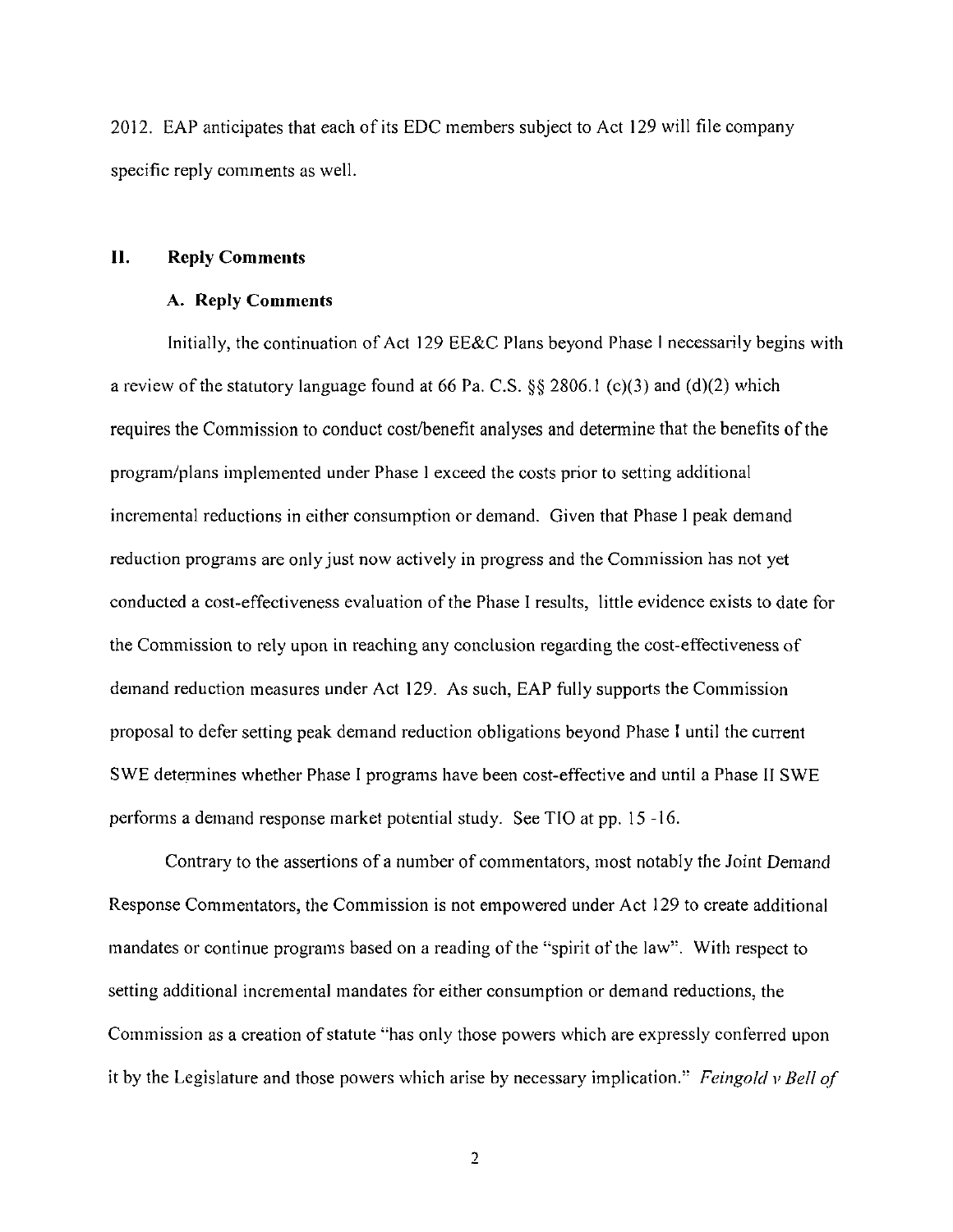Pa., 477 Pa. 1, 8, 383 A.2d 791, 794 (1977). Further, it is axiomatic under administrative law that "an administrative agency may exercise only those powers which the legislature has conferred by clear and unmistakable language." Pennsylvania Nat'l Guard v. Workmen's Compensation Appeal Board, 63 Pa. Cmwlth. 1, 3, 437 A.2d 494, 495 (1981), rev'd on other grounds, 510 Pa. 348, 508 A.2d 292 (1986). The TIO correctly concludes that the time is not ripe to determine the parameters for further demand reduction mandates under Act 129. While the Commission can and does encourage EDCs to continue certain demand response programs such as residential load curtailment measures in the interim, it prudently refrains from setting new mandates prior to the statutorily required cost-effectiveness testing.

In reply to comments stating that the consumption reduction mandates set for Phase II are low, EAP reiterates the concerns set forth in its initial filing at pp.  $4 - 6$ , a concern echoed by the comments of its individual EDC members subject to Act 129 filed at this docket. Moreover, goals for Phase II should not only consider the conclusions reached in the Potential Report and the statutory budget limitations under Act 129, but should reflect the experience gained in Phase I, including the impact of annual updates to the Technical Reference Manual ("TRM").

EAP recognizes the Commission goal to update the TRM so as to include the most current savings values for measures included in the manual but believes that the impact of using those changes in savings values must factor into either the setting of the mandate or the determination of compliance. See EAP Comments at pp. 4 -5 and p. 16. While many of the requirements and timeframes set under Act 129 are prescriptive, EAP believes that the statute provides for agency discretion in determining targets beyond Phase I following the determination of cost-effectiveness. 66 Pa. C.S. §§ 2806.1 (c)(3) and (d)(2). See also EAP Comments at p. 21.

 $\overline{3}$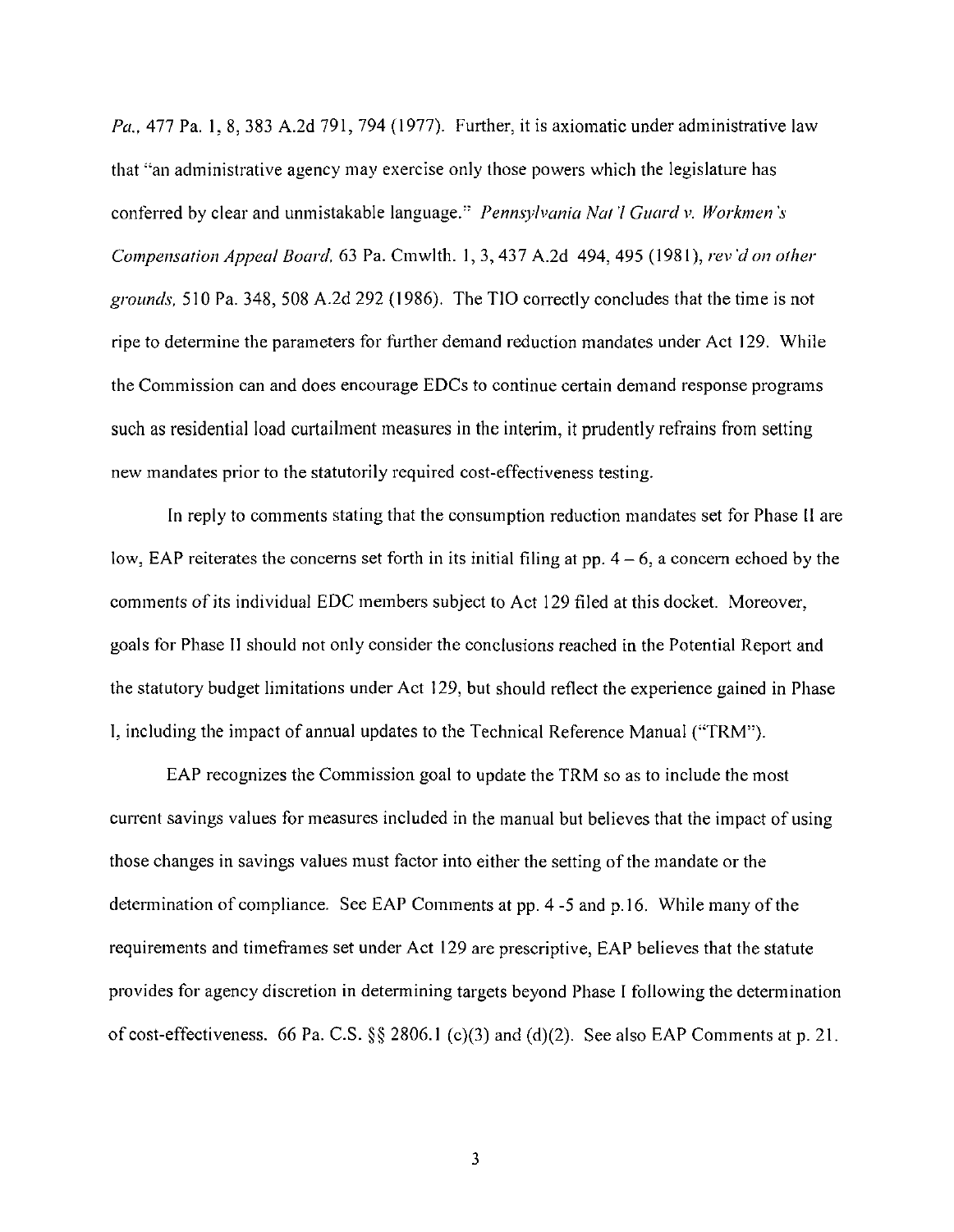#### **B. Continuation and Creation of Carve-Outs**

To the extent the TIO or various commentators have proposed new mandates such as obtaining a minimum of 4.5% of the Phase II consumption reduction target from the low-income sector or fixing a particular consumption reduction target for the multifamily housing sector, EAP maintains that such fixed targets were not established by the statute and should not be included as goals subject to penalties in Phase II. EAP supports programs in Phase II EE&C plans which aim to achieve and expand opportunities for savings across all customer sectors but does not believe that new sector specific mandates can or should be imposed, or that penalties can or should be associated with achievement of savings from individual customer sectors.

# **C. Procedures to Require Competitive Bidding and Approval of Contracts with CSPs**

EAP reiterates its request to the Commission to reconsider its requirement that EDCs rebid all contracts with Conservation Service Providers ("CSP") for Phase II. noting that both the comments of PennFuture and those of the Office of Consumer Advocate are aligned with the position of the Association and its EDC members subject to Act 129. See Comments of PennFuture at pp.  $12-13$  and Comments of the Office of Consumer Advocate at pp.  $20-21$ .

#### **D. EDC Cost Recovery Tariff Mechanism.**

EAP contends that the continuation of the current Act 129 cost recovery mechanism which provides for a surcharge based on a levelized budget amount is preferable to the reconciliation approach outlined in the TIO and cites to the comments of the Office of Consumer Advocate at pp.  $18 - 20$  and the reply comments of PennFuture at p. 6 in further support of its position.